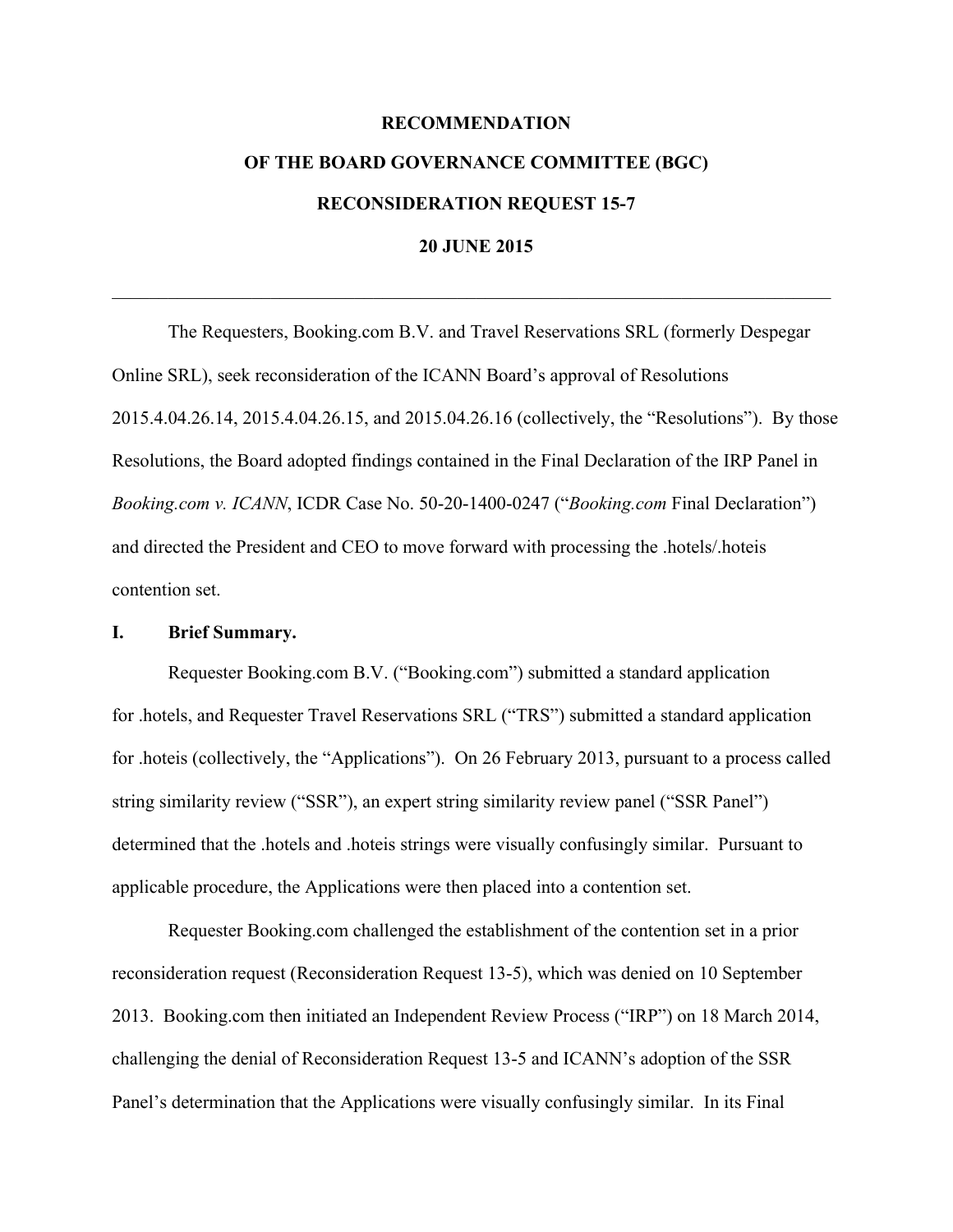Declaration, the *Booking.com* IRP Panel unanimously rejected Booking.com's claims, determining that Booking.com's challenge to the decision of an independent evaluator did not challenge Board action and, moreover, that the ICANN Board had no obligation to review or otherwise intervene in the conclusions reached by third-party expert evaluators. At its 26 April 2015 meeting, the ICANN Board of Directors ("Board") approved the Resolutions, thereby adopting findings contained in the *Booking.com* Final Declaration and directing the President and CEO to move forward with processing the contention set.

On 13 May 2015, the Requesters filed the instant Reconsideration Request ("Request 15- 7"), seeking reconsideration of ICANN's approval of the Resolutions. The Requesters argue that reconsideration is warranted because, in approving the Resolutions, the Board: (a) contravened certain of ICANN's "goals" or core values; (b) failed to consider material information; (c) relied on inaccurate information; and (d) violated unspecified provisions of ICANN's Articles of Incorporation ("Articles"), Bylaws, and Affirmation of Commitments.

At its core, Request 15-7 comprises nothing other than an attempt to appeal (only) those portions of the *Booking.com* Final Declaration with which the Requesters disagree. The Requesters' claims do not support reconsideration because they do not establish that the Board failed to consider material information, or considered false or inaccurate material information, in approving the Resolutions. Moreover, the Requester has not demonstrated that it has been materially adversely affected by the adoption of the Resolutions. Accordingly, the BGC recommends that Request 15-7 be denied.

2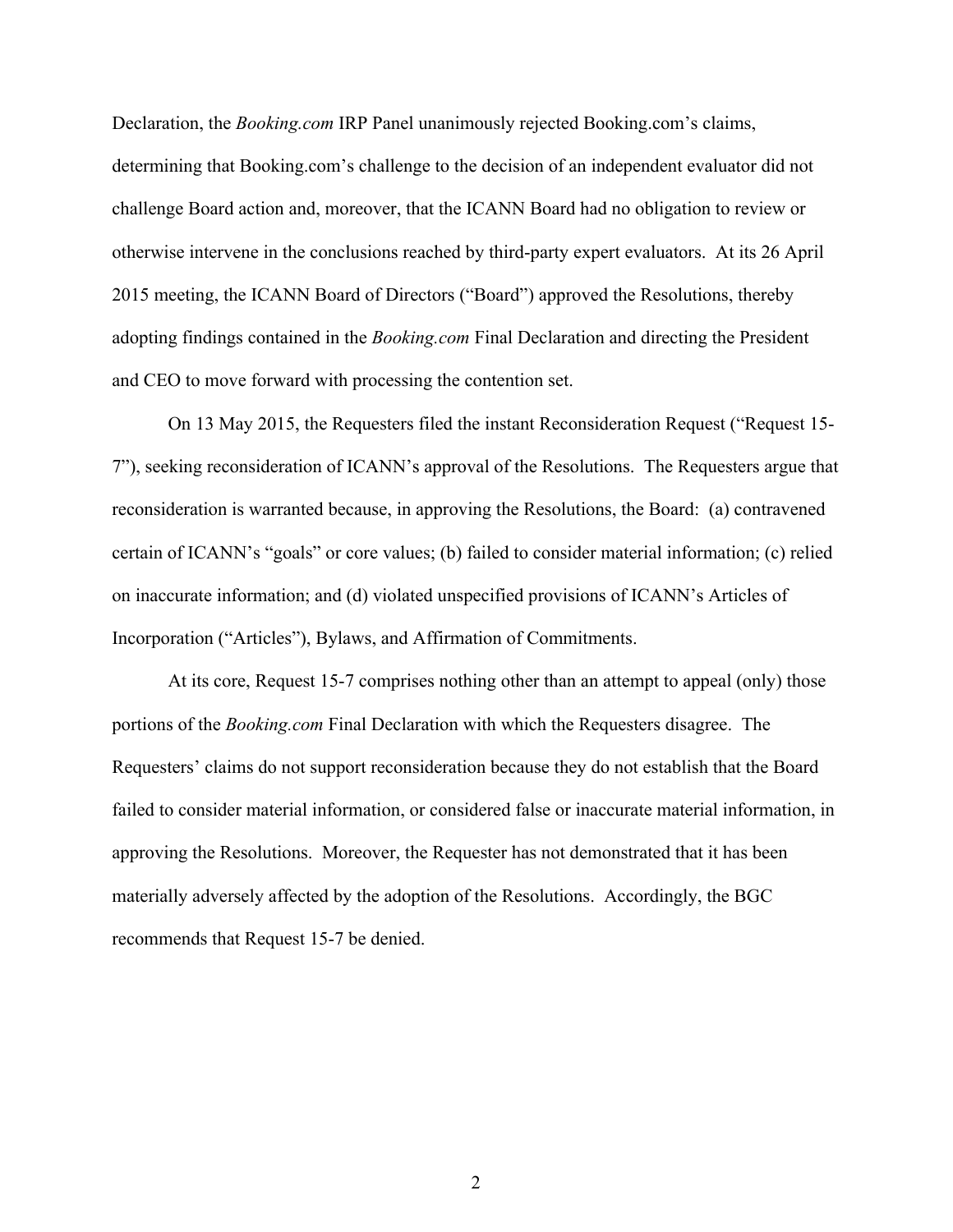# **II. Facts**

## **A. Background Facts.**

Requester Booking.com submitted a standard application for .hotels, $<sup>1</sup>$  and Requester TRS</sup> submitted a standard application for .hoteis. $2$ 

On 26 February 2013, pursuant to the SSR process set forth in Section 2.2.1.1 of the Applicant Guidebook ("Guidebook"), $3$  an SSR Panel consisting of independent, third-party experts determined that Booking.com's applied-for gTLD .hotels and TRS's applied-for gTLD .hoteis were visually confusingly similar.<sup>4</sup>

Where the string similarity review panel determines that two strings are visually identical or similar to each other, per the Guidebook those applied-for strings *will* be placed in a contention set, which is then resolved pursuant to the contention resolution processes in Module 4 of the Guidebook. If a contention set is created, only one of the strings within that contention set may ultimately be approved for delegation.<sup>5</sup> Following the SSR Panel's determination that .hotels and .hoteis were visually confusingly similar, .hotels and .hoteis were placed in a contention set.<sup>6</sup>

On 28 March 2013, Requester Booking.com filed Reconsideration Request 13-5 (which was revised and re-submitted on 7 July 2013), challenging "ICANN's decision to place [the

<sup>1</sup> Application 1-1016-75482, *available at* https://gtldresult.icann.org/applicationstatus/applicationdetails/1589.<br><sup>2</sup> Application 1-1249-87712, *available at* https://gtldresult.icann.org/applicationstatus/applicationd 2.2.1.1 of the Applicant Guidebook. The SSR Panel checked each applied-for string against existing TLDs, reserved names, and other applied-for TLD strings (among other items) for "visual string similarities that would create a probability of user confusion." Guidebook, Section 2.2.1.1.1. The Guidebook is available at http://newgtlds.icann.org/en/applicants/agb.

<sup>4</sup> New gTLD Program: String Similarity Contention Sets, *available at* https://www.icann.org/news/announcement-2013-02-26-en.<br>
<sup>5</sup> Guidebook, § 2.2.1.1.3.

<sup>6</sup> *See* Contention Set Status, .hotels/hoteis, *available at* https://gtldresult.icann.org/applicationresult/applicationstatus/stringcontentionstatus.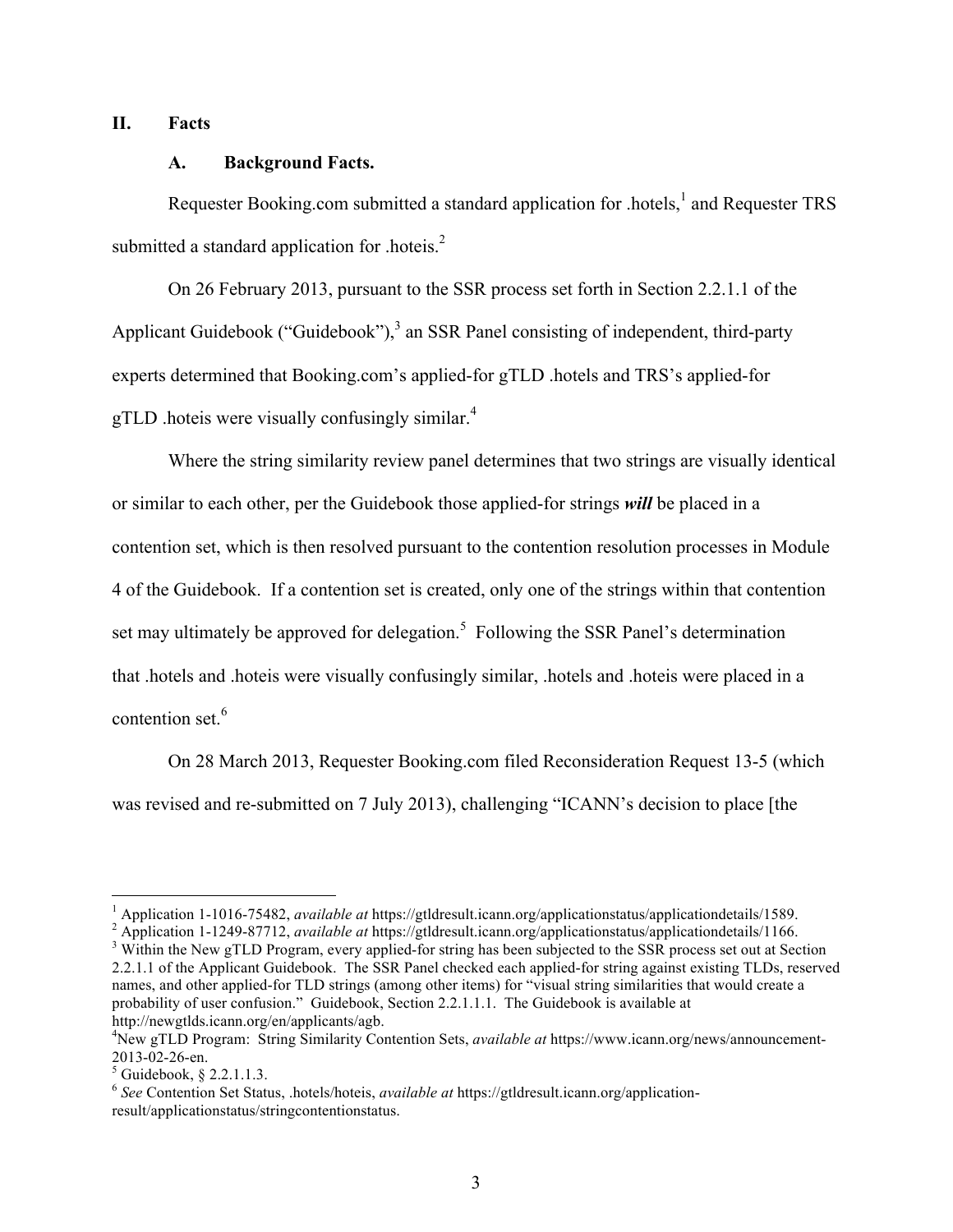Applications] in a non-exact match contention set" and arguing that ICANN did "not [] provide a

detailed analysis or a reasoned basis for its decision."<sup>7</sup>

On 1 August 2013, the BGC recommended that the New gTLD Program Committee

("NGPC") deny Reconsideration Request 13-5, explaining:

Booking.com does not suggest that the process for String Similarity Review set out in the Applicant Guidebook was not followed, or that ICANN staff violated any established ICANN policy in accepting the String Similarity Review Panel ("Panel") decision on placing .hotels and .hoteis in contention sets. Instead, Booking.com is supplanting what it believes the review methodology for assessing visual similarity should have been, as opposed to the methodology set out at Section 2.2.1.1.2 of the Applicant Guidebook. In asserting a new review methodology, Booking.com is asking the BGC (and the Board through the New gTLD Program Committee (NGPC)) to make a substantive evaluation of the confusability of the strings and to reverse the decision. In the context of the New gTLD Program, the Reconsideration process is not however intended for the Board to perform a substantive review of Panel decisions. While Booking.com may have multiple reasons as to why it believes that its application for .hotels should not be in contention set with .hoteis, Reconsideration is not available as a mechanism to re-try the decisions of the evaluation panels. $8<sup>8</sup>$ 

On 10 September 2014, the NGPC adopted the BGC's recommendation and denied

Reconsideration Request 13-5.9

On 18 March 2014, Requester Booking.com initiated an IRP challenging the ICANN Board's "adoption" of the SSR Panel's determination that the .hotels and .hoteis strings were visually confusingly similar. An IRP is conducted pursuant to Article IV, Section 3 of ICANN's Bylaws, and comprises a unique, non-binding method of evaluating certain actions of ICANN's Board. The IRP is presided over by a panel "charged with comparing contested actions of the Board to the [ICANN] Articles of Incorporation and Bylaws, and with declaring whether the

 <sup>7</sup> *See* Recommendation of the Board Governance Committee (BGC), Reconsideration Request 13-5, *available at* https://www.icann.org/en/system/files/files/recommendation-booking-01aug13-en.pdf, at Pg. 5. <sup>8</sup> *Id.*, Pg. 5. 9 Approved Resolutions, Meeting of the New gTLD Program Committee, *available at* 

https://www.icann.org/resources/board-material/resolutions-new-gtld-2013-09-10-en#2.b.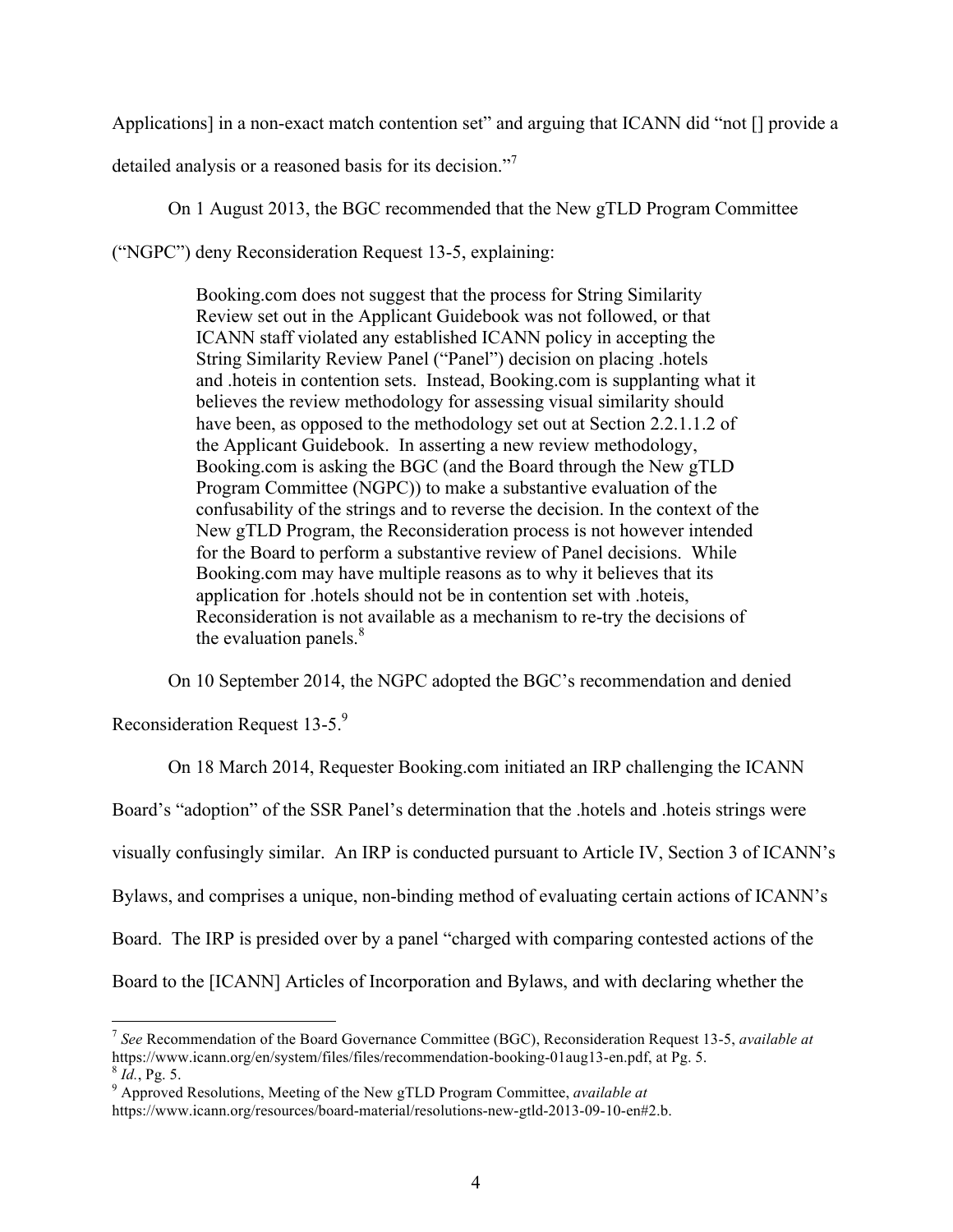Board has acted consistently with the provisions of those Articles of Incorporation and Bylaws."<sup>10</sup>

On 3 March 2015, the *Booking.com* IRP Panel released its Final Declaration, which unanimously rejected Booking.com's claims. The *Booking.com* IRP Panel declared that Booking.com's IRP Request challenged the decision of the SSR Panel, not any Board action, and thus was not appropriate for independent review under ICANN's Bylaws.<sup>11</sup> Moreover, the *Booking.com* IRP Panel found that the ICANN Board had no obligation to review or otherwise intervene in the conclusions reached by that third-party expert SSR Panel.<sup>12</sup> In short, the *Booking.com* IRP Panel declared that ICANN was the prevailing party because Booking.com's claims did not arise out of any Board action or inaction, let alone action or inaction that comprised a violation of ICANN's Articles of Incorporation or Bylaws.<sup>13</sup>

On 26 April 2015, the ICANN Board considered the *Booking.com* Final Declaration, and approved the Resolutions adopting findings of *Booking.com* IRP Panel. The ICANN Board further directed ICANN's President and CEO or his designees to "move forward with the processing of the hotels/hoteis contention set," and to "take into consideration" for future new gTLD rounds the issues regarding transparency and fairness raised in the *Booking.com* Final Declaration.<sup>14</sup>

On 13 May 2015, the Requesters filed the instant Request (Request 15-7), seeking reconsideration of ICANN's approval of the Resolutions.

<sup>10</sup> Bylaws, Art. IV, § 3.4. <sup>11</sup>*Booking.com v. ICANN,* ICDR Case No. 50-20-1400-0247, ("*Booking.com* Final Declaration"), *available at* https://www.icann.org/en/system/files/files/final-declaration-03mar15-en.pdf, at ¶ 138 ("there was no action (or inaction) by the Board here").

 $12Id$ . **[17** 129, 138 ("IT the fact that the ICANN Board enjoys such discretion and may choose to exercise it any time does not mean that it is bound to exercise it, let alone at the time and in the manner demanded by Booking.com."); *see also id.* ¶ 146.<br><sup>13</sup>*See generally id. available at* https://www.icann.org/resources/board-material/resolutions-2015-04-26-en.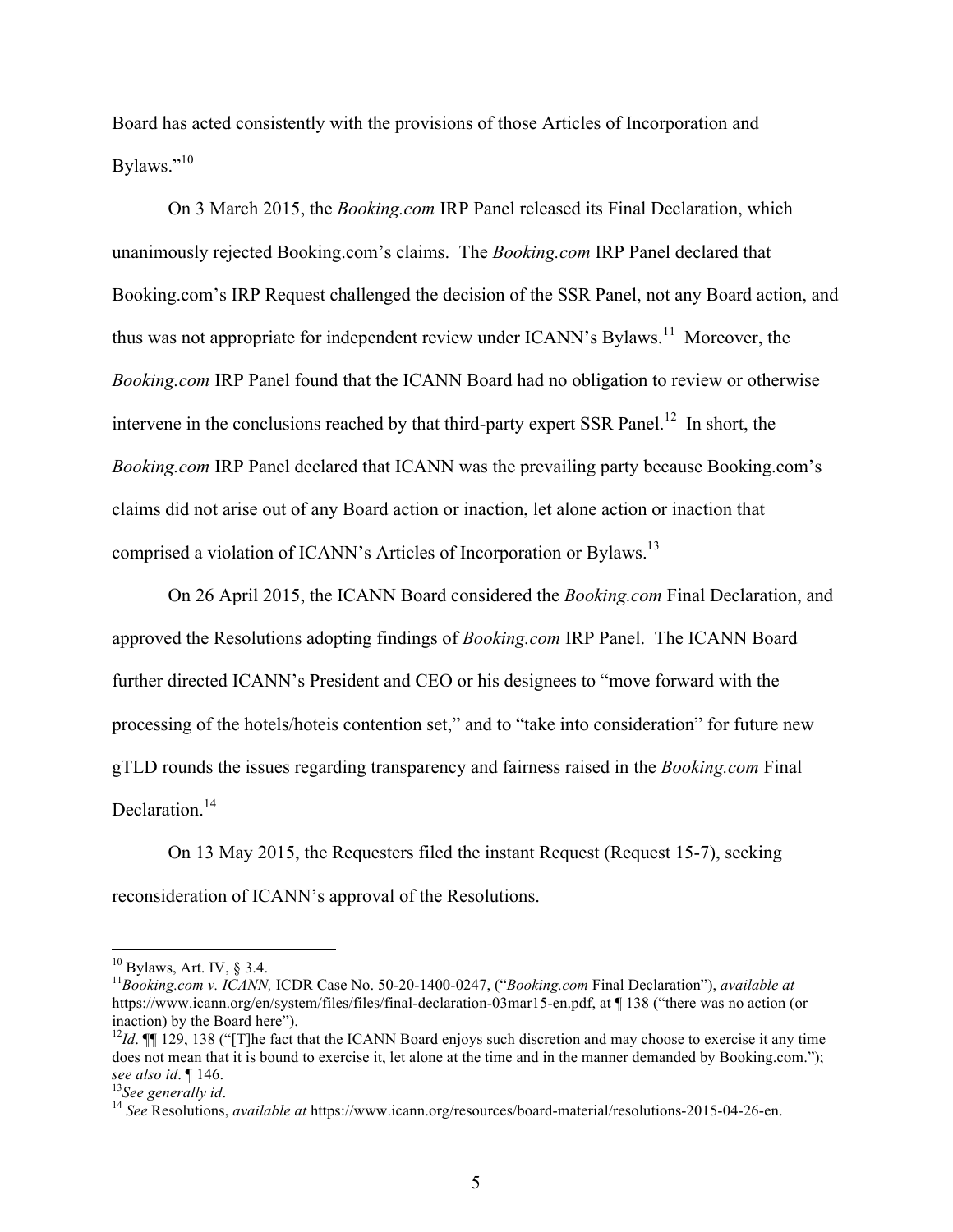#### **B. Relief Requested.**

The Requesters ask ICANN to "reverse the decision in which [the Applications] were put in a non-exact match contention set[,]" to "modify the [Resolutions] and to decide that the '.hotels' gTLD […] can co-exist with the '.hoteis' gTLD[,]" or, in the alternative, to "engage in conversations with the Requesters, and that a hearing be organized."15 The Requesters also seek a "stay [of] the present reconsideration proceedings with a view to allowing the Requesters to further consider how best to exclude all perceived likelihood of visual confusion.<sup>"16</sup>

#### **III. Issues.**

In view of the claims set forth in Request 15-7, the issues for reconsideration seem to be:

- 1. Whether reconsideration is warranted because:
	- a. The approval of the Resolutions purportedly contravened what the Requesters contend are ICANN's "goals of increasing competition" and "making the domain name system more global and understandable through the use of local languages"<sup>17</sup>;
	- b. The Board failed to consider material information in approving the Resolutions;
	- c. The Board relied on false or inaccurate information in approving the Resolutions; or
	- d. The Resolutions violate unspecified provisions of ICANN's Articles of Incorporation, Bylaws, and Affirmation of Commitments; and
- 2. Whether the Requesters have demonstrated that they have suffered material adverse harm due to the approval of the Resolutions.

<sup>15</sup> Request, § 9, Pg. 9. <sup>16</sup> *Id*. <sup>17</sup> *Id*., § 7, Pg. 3.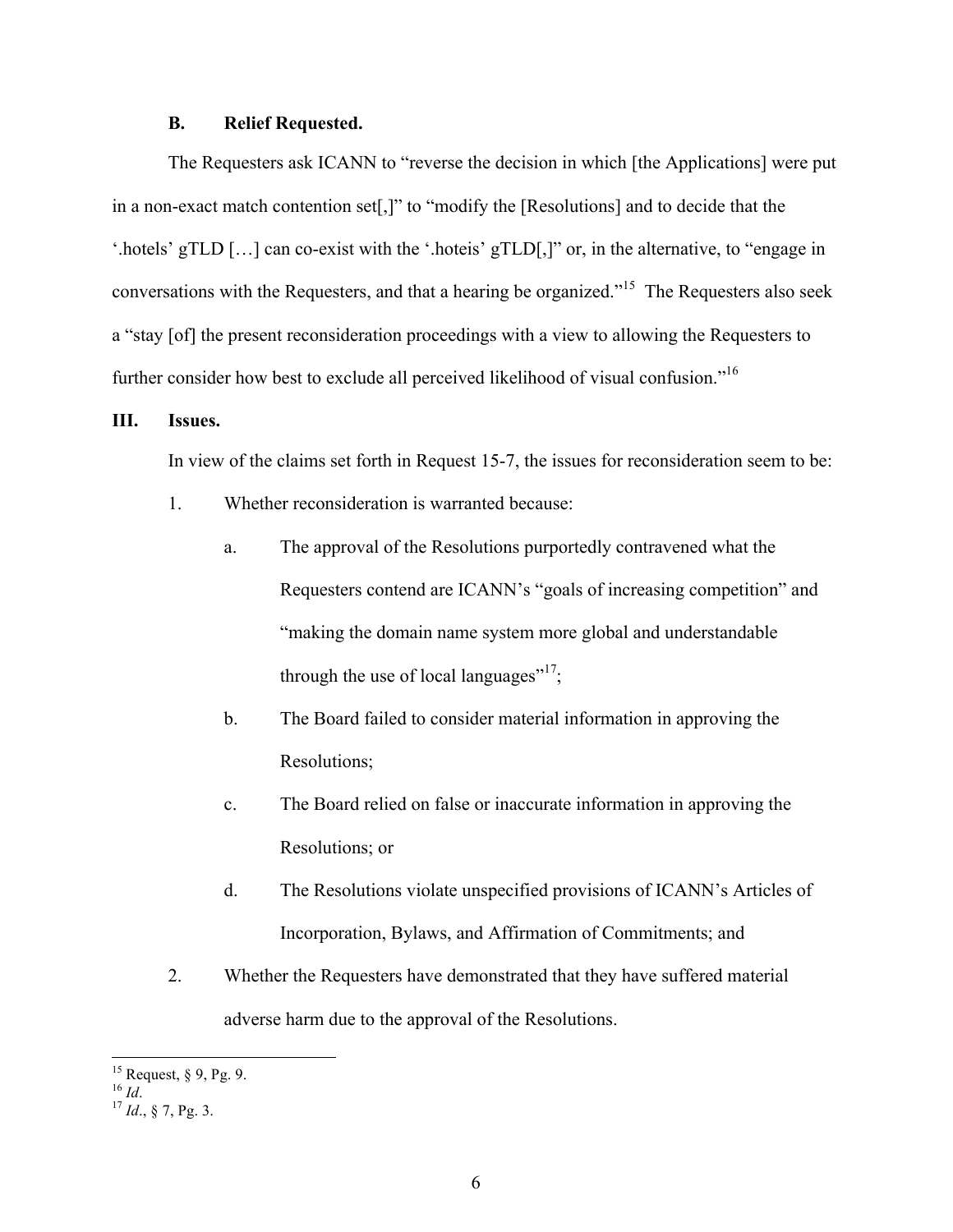#### **IV. The Relevant Standards for Evaluating Reconsideration Requests.**

ICANN's Bylaws provide for reconsideration of a Board or staff action or inaction in accordance with specified criteria.<sup>18</sup> The Requesters are challenging a Board action. A Board action may be subject to reconsideration where it was undertaken "without consideration of material information, except where the party submitting the request could have submitted, but did not submit, the information for the Board's consideration at the time of action or refusal to act," or, where it was "taken as a result of the Board's reliance on false or inaccurate material information $^{19}$ 

Denial of a request for reconsideration of Board action or inaction is appropriate if the BGC recommends, and the NGPC agrees, that the requesting party has not satisfied the reconsideration criteria set forth in the Bylaws.

## **V. Analysis and Rationale.**

Just as in Booking.com's prior reconsideration request and in its IRP Request, Request 15-7 again challenges the merits of the SSR Panel's determination that the .hotels and .hoteis strings are visually confusingly similar. However, there is no appeals mechanism to challenge the substance of an expert SSR Panel determination in ICANN's Articles, Bylaws or the Guidebook. Reconsideration of a Board action, the process that Requesters have invoked here, is warranted only where the Board took action without consideration of material information or with reliance upon false or inaccurate information. Because the Board did not fail to consider

<sup>&</sup>lt;sup>18</sup> Article IV,  $\S$  2.2 of ICANN's Bylaws states in relevant part that any entity may submit a request for reconsideration or review of an ICANN action or inaction to the extent that it has been adversely affected by:

<sup>(</sup>a) one or more staff actions or inactions that contradict established ICANN policy(ies); or

<sup>(</sup>b) one or more actions or inactions of the ICANN Board that have been taken or refused to be taken without consideration of material information, except where the party submitting the request could have submitted, but did not submit, the information for the Board's consideration at the time of action or refusal to act; or

<sup>(</sup>c) one or more actions or inactions of the ICANN Board that are taken as a result of the Board's reliance on false or inaccurate material information. <sup>19</sup> Bylaws, Art. IV, § 2.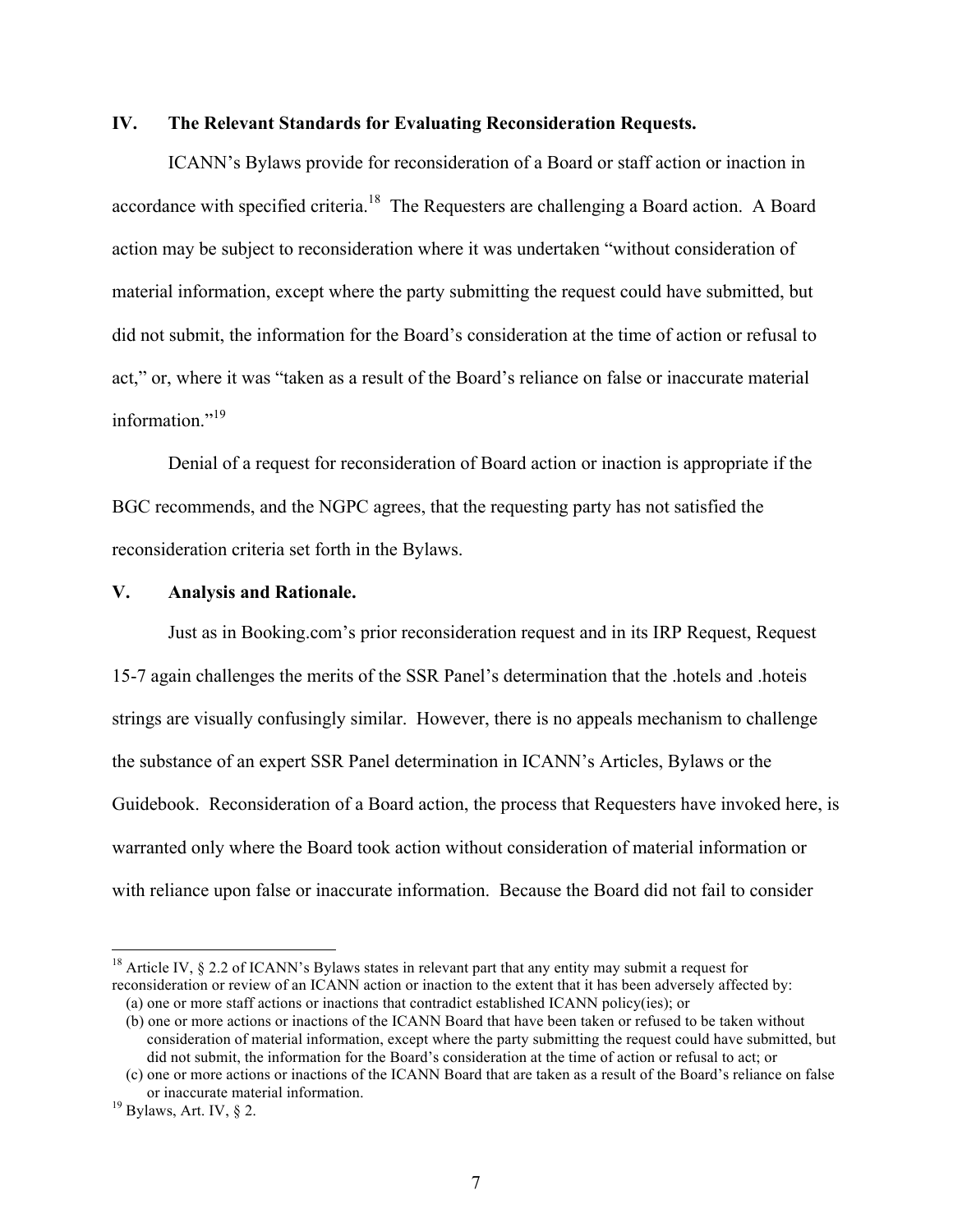material information and did not consider false or inaccurate information in approving the Resolutions, the BGC recommends that Request 15-7 be denied.

## **A. Requesters Provide No Evidence That The Board Failed To Consider ICANN's "Goals" Or Core Values In Adopting The Resolutions.**

The Requesters argue that the Resolutions are inconsistent with what the Requesters state to be "ICANN's goals of increasing competition and making the DNS more global and understandable through the use of local languages."<sup>20</sup> The Requesters' vague allusions to "ICANN's goals" are without citation, but it appears the Requesters may be referring to Article I, Section 2 of ICANN's Bylaws, which sets out certain core values that are to guide the decisions and actions of ICANN. Regardless, even if there is some inconsistency between the Resolutions and ICANN's "goals" or core values, which there is not, inconsistency itself is not *conduct* subject to review per ICANN's Reconsideration process. In order to give the Request some consideration in this regard, however, the inference must be that the Requesters are suggesting that the Board somehow failed to consider ICANN's core values in adopting the Resolutions. The Requesters, however, have not presented any facts to support such a suggestion.

Notwithstanding the Requesters' characterization of ICANN's "goals," ICANN's core values are as follows:

1. Preserving and enhancing the operational stability, reliability, security, and global interoperability of the Internet.

2. Respecting the creativity, innovation, and flow of information made possible by the Internet by limiting ICANN's activities to those matters within ICANN's mission requiring or significantly benefiting from global coordination.

3. To the extent feasible and appropriate, delegating coordination functions to or recognizing the policy role of other responsible entities that reflect the interests of affected parties.

 <sup>20</sup> Request, § 7, Pgs. 3-4.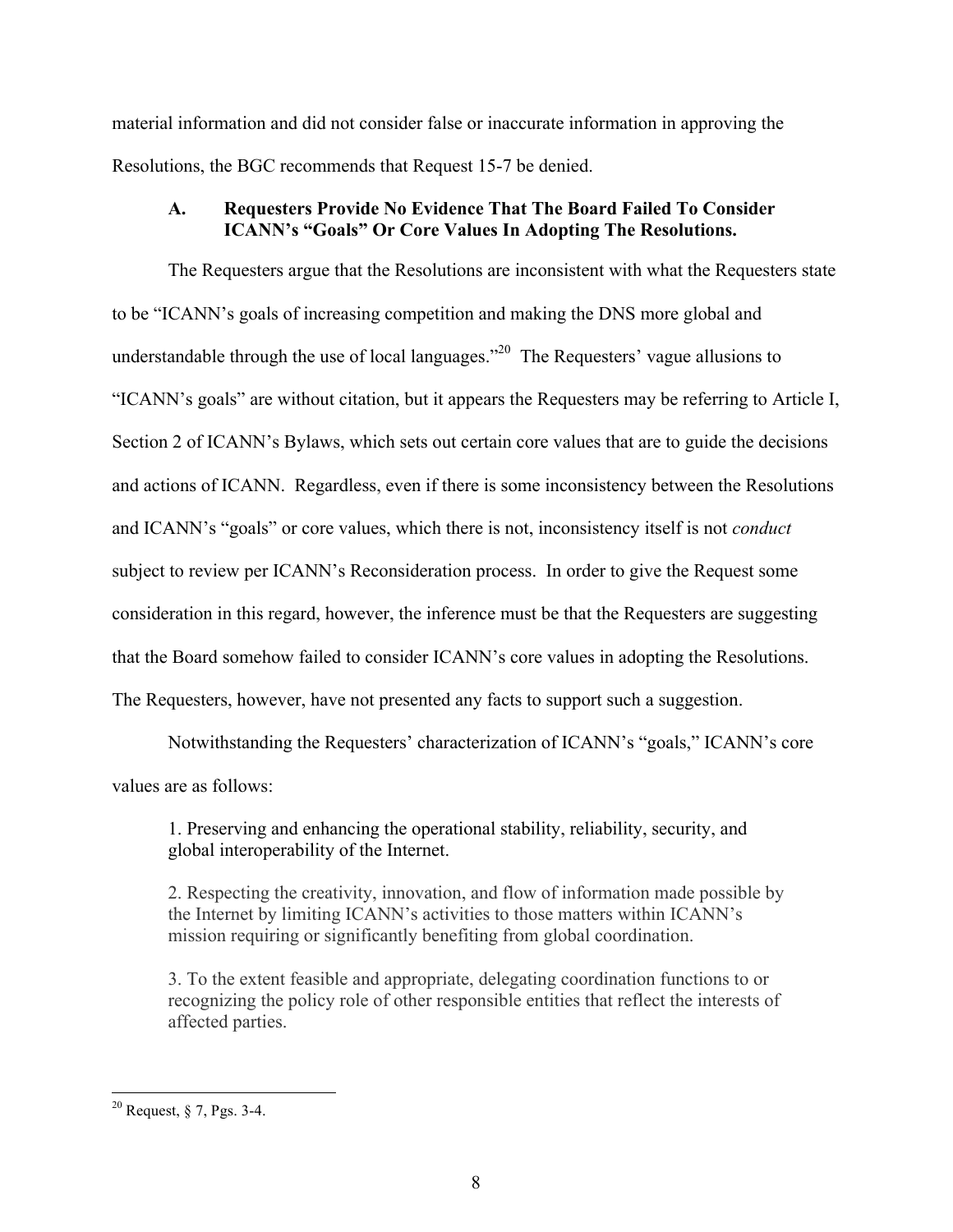4. Seeking and supporting broad, informed participation reflecting the functional, geographic, and cultural diversity of the Internet at all levels of policy development and decision-making.

5. Where feasible and appropriate, depending on market mechanisms to promote and sustain a competitive environment.

6. Introducing and promoting competition in the registration of domain names where practicable and beneficial in the public interest.

7. Employing open and transparent policy development mechanisms that (i) promote well-informed decisions based on expert advice, and (ii) ensure that those entities most affected can assist in the policy development process.

8. Making decisions by applying documented policies neutrally and objectively, with integrity and fairness.

9. Acting with a speed that is responsive to the needs of the Internet while, as part of the decision-making process, obtaining informed input from those entities most affected.

10. Remaining accountable to the Internet community through mechanisms that enhance ICANN's effectiveness.

11. While remaining rooted in the private sector, recognizing that governments and public authorities are responsible for public policy and duly taking into account governments' or public authorities' recommendations.<sup>21</sup>

The Requesters present no evidence that the Board failed to consider these core values in

considering the *Booking.com* Final Declaration and passing the Resolutions, which adopted the

opinions that the *Booking.com* IRP Panel declared. Without evidence that the Board failed to

consider material information or considered false or inaccurate information, no ground for

reconsideration of a Board action exists.<sup>22</sup> As noted above, a claim that the Resolutions

themselves are in conflict with the Requesters' interpretation of ICANN's "goals" is not Board

conduct, and is therefore not a proper basis for reconsideration.

<sup>21</sup> Bylaws, Art. 1, § 2.6. <sup>22</sup> *Id*., Art. IV, § 2.2(b)-(c).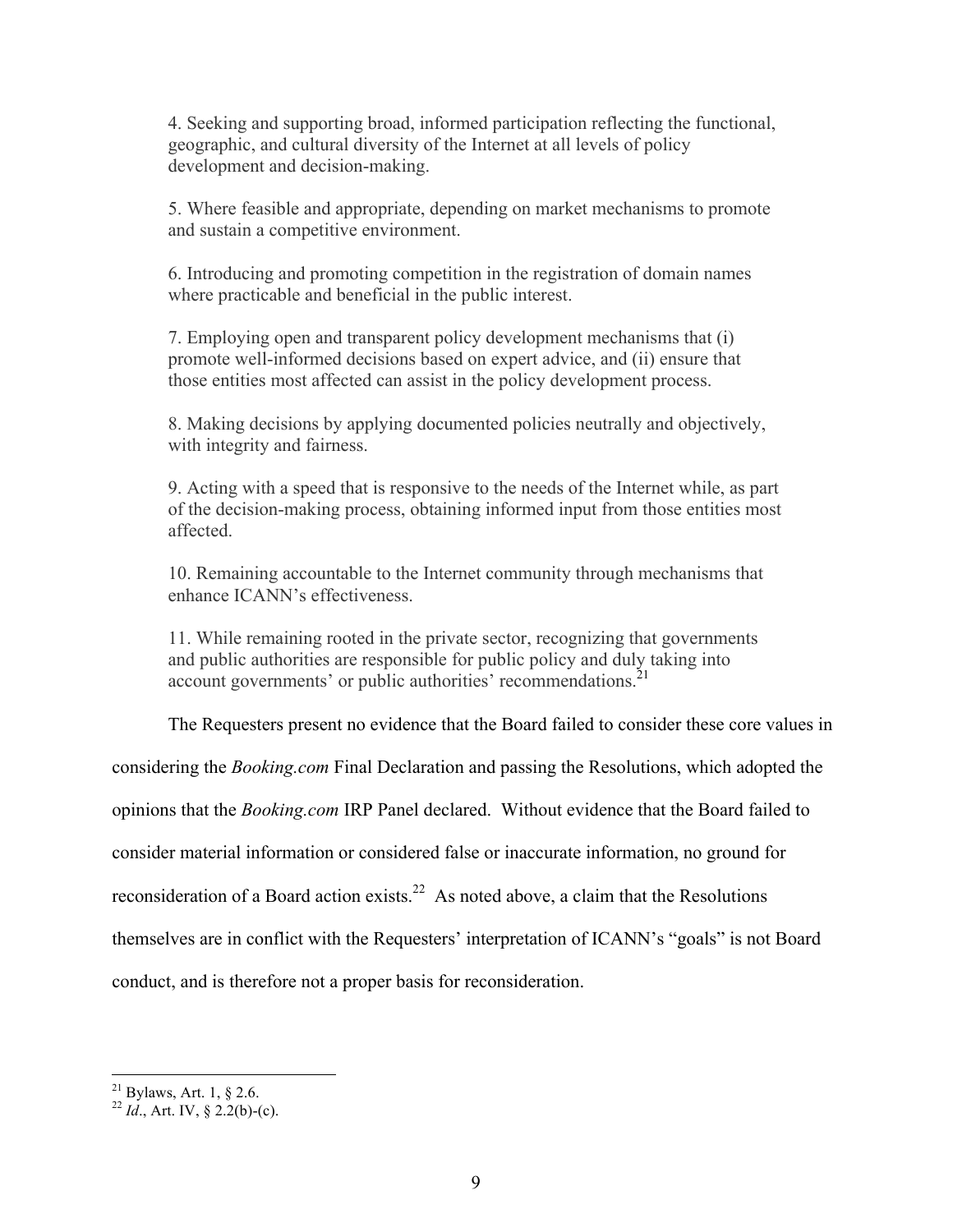Moreover, in passing the Resolutions the Board acted in a manner that was fully consistent with ICANN's core values, including those relating to the promotion of competition where " $f$  [fleasible and appropriate,"<sup>23</sup> and when "beneficial to the public interest."<sup>24</sup> Within the New gTLD Program, procedures such as the string similarity review were designed to ensure that the Program was administered in furtherance of the public interest. Specifically, every applied-for string has been subjected to the SSR process set out in Section 2.2.1.1 of the Guidebook. The SSR process checks each applied-for string against existing TLDs, reserved names, and other applied-for gTLDs for "visual string similarities that would create a probability of user confusion."25 The objective of this review "is to prevent user confusion and loss of confidence in the [domain name system] resulting from delegation of many similar strings."<sup>26</sup>

Per the SSR process, a panel of independent, third-party experts determined that .hotels and .hoteis were confusingly similar, such that the delegation of both would create a probability of user confusion. In accordance with applicable procedure, .hotels and .hoteis were thereafter placed into a contention set. In this regard, and as affirmed by the *Booking.com* IRP Panel, "the established process was followed in all respects."<sup>27</sup> By approving the Resolutions, the Board upheld the public interest goals inherent in the SSR process, namely the prevention of "user confusion and loss of confidence in the [domain name system] resulting from delegation of many similar strings."<sup>28</sup> The Requesters' claim that the Board somehow violated its core values or "goals" in this regard is both unsubstantiated and inaccurate, and does not support reconsideration.

<sup>&</sup>lt;sup>23</sup> Bylaws, Art. 1, § 2.5.<br><sup>24</sup> *Id.*, Art. 1, § 2.6.<br><sup>25</sup> Guidebook, § 2.2.1.1.1.<br><sup>26</sup> *See id.* <sup>27</sup> *Booking.com* Final Declaration, ¶ 132.<br><sup>28</sup> *See* Guidebook, § 2.2.1.1.1.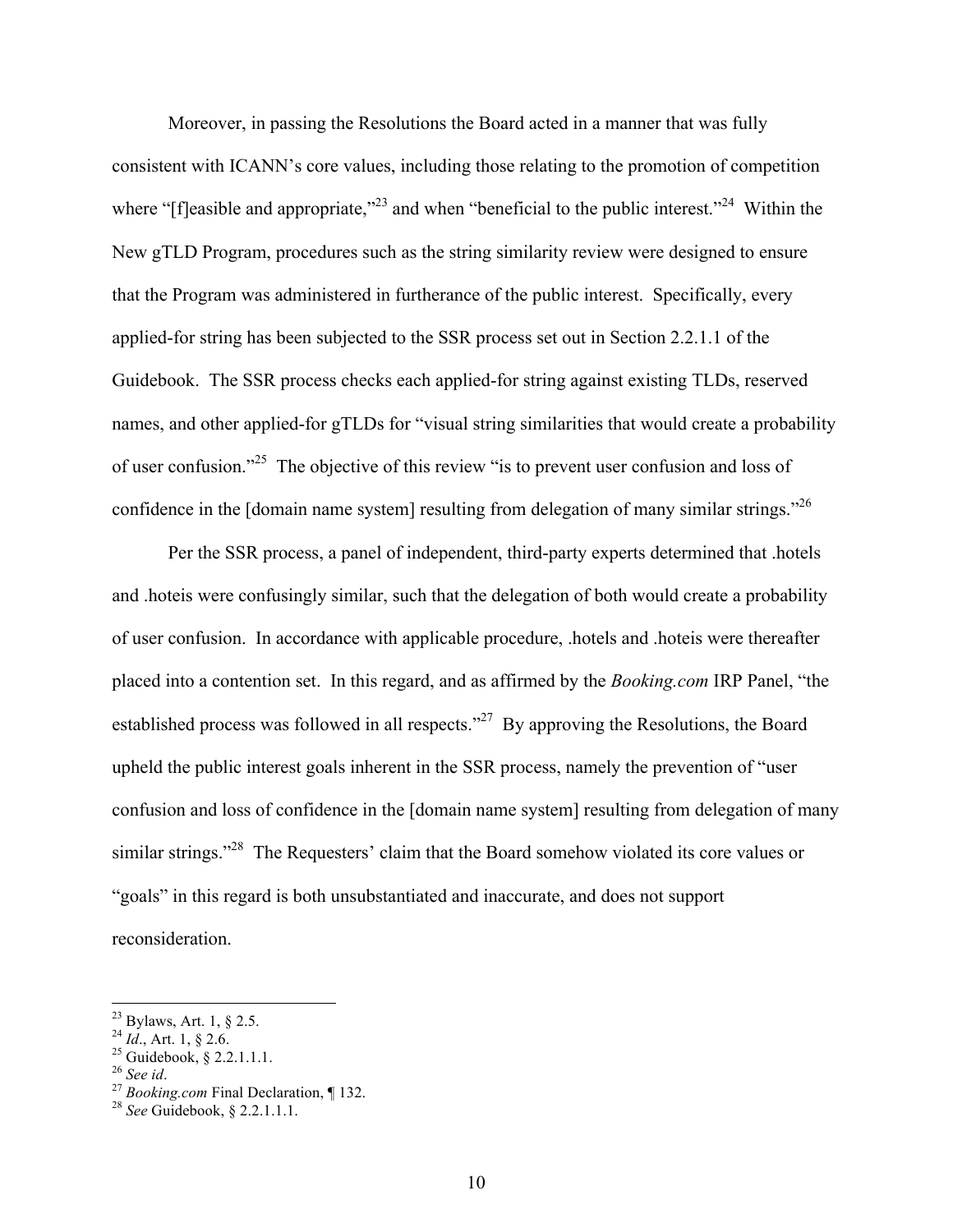#### **B. The SSR Process Itself Is Not A Decision Subject To Reconsideration; Any Challenge To The Process Is Time Barred and Without Merit.**

To the extent that Requesters are seeking reconsideration of "the *decision* to put [the Applications] in a contention set,<sup>229</sup> any such claim is not a proper basis for reconsideration. Pursuant to the Guidebook, strings found to be confusingly similar through the SSR process must be placed into a contention set.<sup>30</sup> Accordingly, after the SSR Panel determined that the strings were visually confusingly similar, there was no "decision" to be made by any party, much less the ICANN Board, that is subject to reconsideration.

Further, to the extent that the Requesters could be seen as seeking reconsideration of the decision to include the SSR process in the Guidebook, any such claim is time-barred. The Guidebook was published on 4 June 2012 following an extensive review process, including public comment on multiple drafts.<sup>31</sup> As such, any challenge to the SSR process should have been asserted years ago. Moreover, Booking.com has already tried twice (unsuccessfully) to challenge the SSR process laid out in the Guidebook, first in Reconsideration Request 13-5 and then again in its IRP.<sup>32</sup> Now, this third attempt to reiterate the same argument should be deemed no more successful, particularly since it is not the proper basis for reconsideration, as the Requesters do not suggest that the Board failed to consider material information or relied on false or inaccurate material information in adopting the SSR process.

<sup>&</sup>lt;sup>29</sup> Request, § 6, Pg. 3 (emphasis added).<br><sup>30</sup> Guidebook, 2.2.1.1.3 ("An application for a string that is found too similar to another applied-for gTLD string *will* be placed in a contention set.") (emphasis added).<br><sup>31</sup> *See id.*, Preamble.<br><sup>32</sup> The determination on Request 13-5 rejected this argument, noting that "Booking.com is supplanting what it

believes the review methodology for assessing visual similarity should have been, as opposed to the methodology set out at Section 2.2.1.1.2 of the Applicant Guidebook." *See* Recommendation of the Board Governance Committee (BGC), Reconsideration Request 13-5, *available at*

https://www.icann.org/en/system/files/files/recommendation-booking-01aug13-en.pdf, at Pg. 5. The *Booking.com* IRP Final Declaration quoted this portion of the Request 13-5 determination and noted that Booking.com's IRP Request failed because "it is not even alleged by Booking.com – that the established process was not followed by the ICANN Board or any third party either in the initial string similarity review of .hotels or in the reconsideration process." *Booking.com* Final Declaration, ¶¶ 135, 137.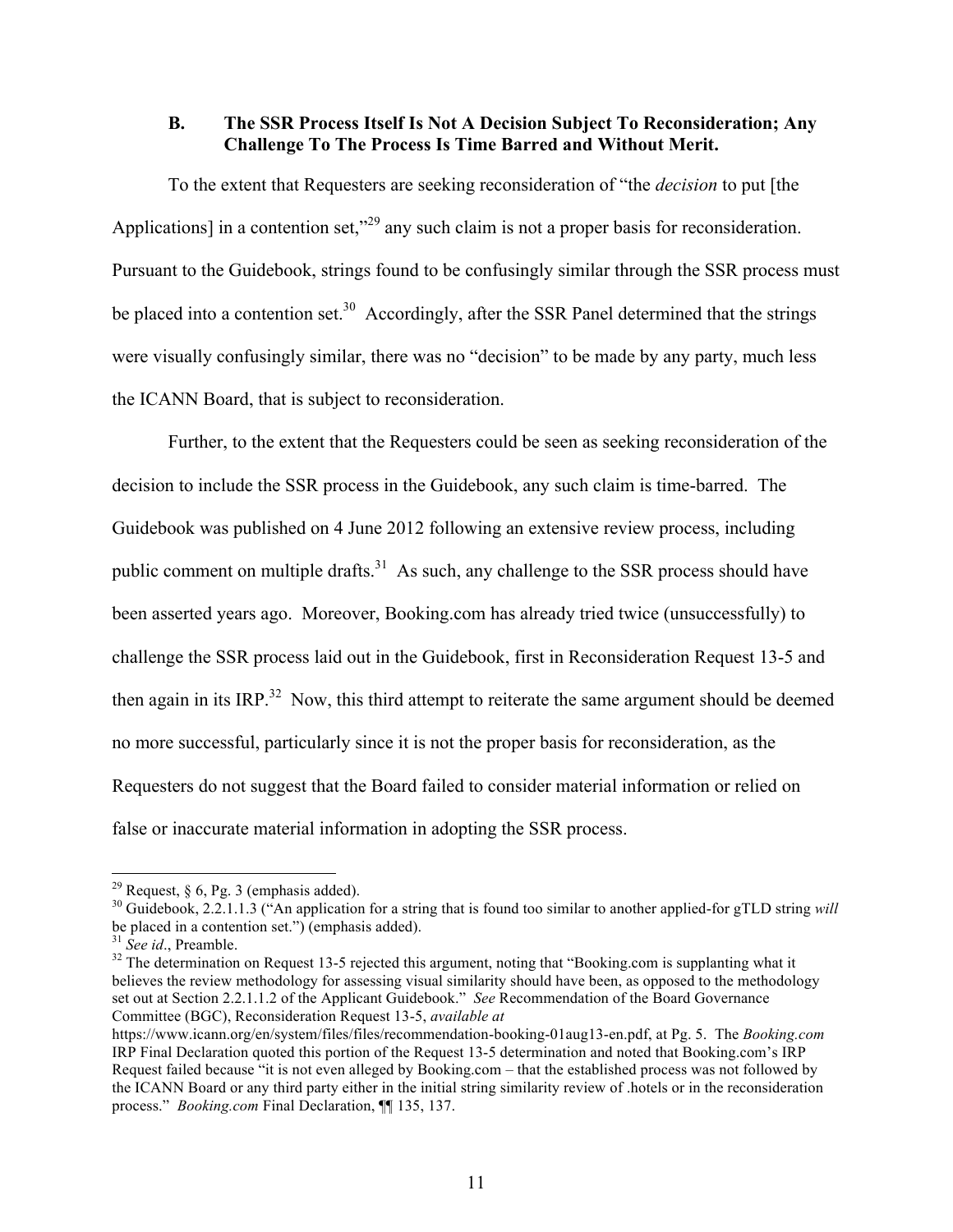# **C. The Board Did Not Fail To Consider Material Information In Approving The Resolutions.**

The Requesters claim that the Board failed in four ways to consider material information in approving the Resolutions: first, the Requesters argue that the Board disregarded its discretion to improve the current application round in the New gTLD Program; second, the Requesters claim that ICANN ignored their requests to engage in "discussions" about "how the issue can be resolved in the best interests of the community"; third, the Requesters contend that the expert report Booking.com submitted in support of its IRP should have been considered by the Board before it approved the Resolutions; and fourth, the Requesters argue that the Board did not consider the fact that the Board has previously made changes to the New gTLD Program.<sup>33</sup> None of these claims withstand scrutiny.

As to the first point, the Requesters concede it is in the Board's discretion whether, when and under what circumstances to "improve" the New gTLD Program, yet argue reconsideration is warranted because the Board failed to consider that discretion in determining not to make any changes to the *current* new gTLD application round based on certain suggestions within the *Booking.com* Final Declaration.<sup>34</sup> Not so. As an initial matter, only a Board failure to consider *material information* can support reconsideration, and any purported Board failure to consider *the existence of its own discretion* does not meet that standard.35 Moreover, the *Booking.com* Final Declaration did not recommend that any changes be made to the current application round. It simply "acknowledged certain legitimate concerns regarding the string similarity review process" and noted that "we can, and do, encourage ICANN to *consider whether it wishes* to address these issues in an appropriate manner and forum, for example, *when drafting the* 

<sup>33</sup> Request, § 8.I, Pgs. 5-6. <sup>34</sup> *Id*., § 8.I, Pg. 5. <sup>35</sup> Bylaws, Art. IV, § 2.2.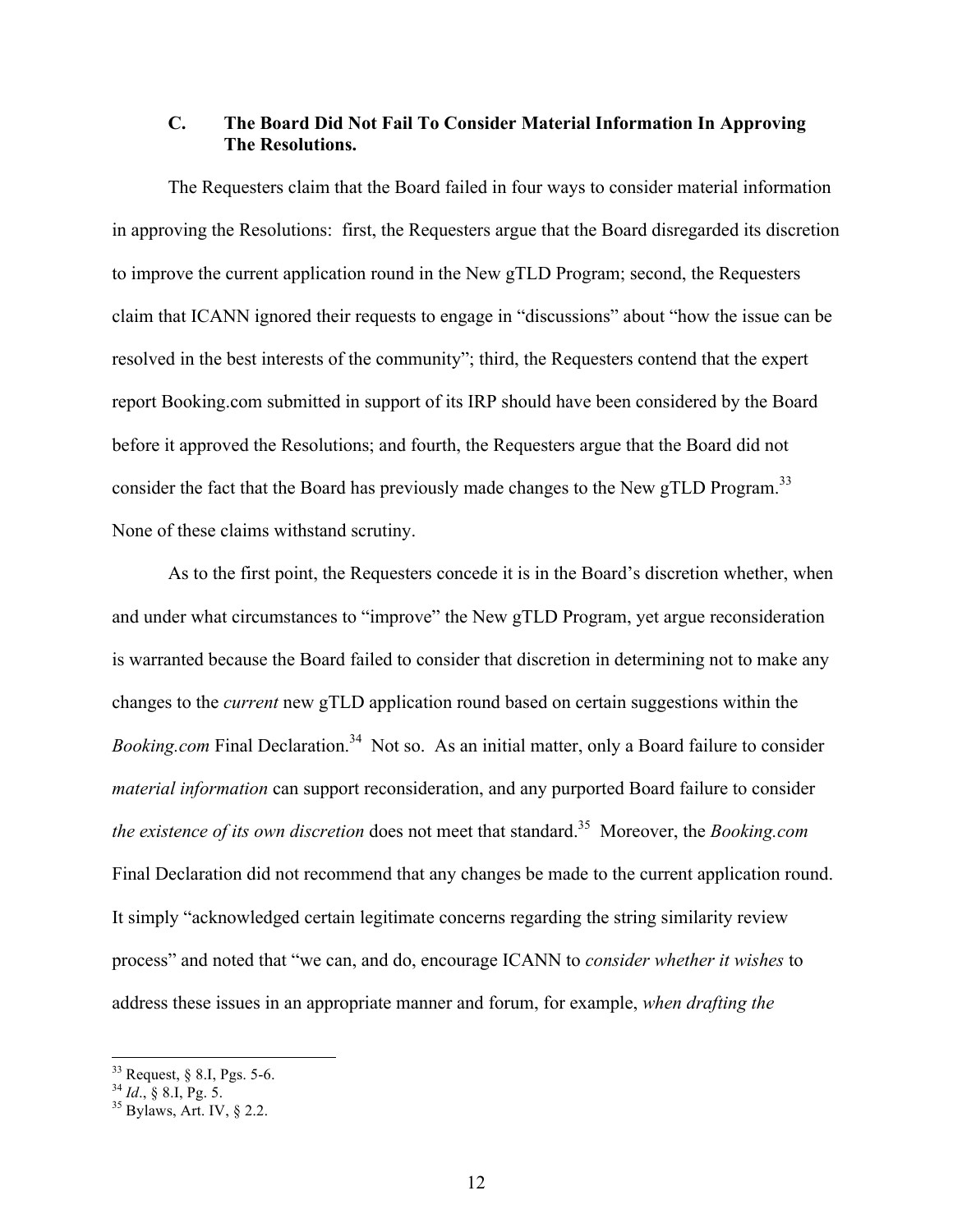*Guidebook for round two of the new gTLD program.*"<sup>36</sup> These statements did not recommend that the Board "improve" the *current* round of the New gTLD Program at all, and the Requesters have not shown that the Board failed to consider material information in connection with these statements when it adopted the Resolutions. Indeed, it is clear that the Board seriously considered the *Booking.com* IRP Panel's comments regarding transparency and fairness, as the Resolutions directed ICANN's President and CEO or his designees to "move forward with the processing of the hotels/hoteis contention set," and to prospectively "take into consideration" the issues about transparency and fairness raised by the *Booking.com* Final Declaration.<sup>37</sup>

Second, the Requesters claim (without providing any documentation or detail) that they have expressed their willingness to engage in a "discussion with ICANN, its constituents and the ICANN Board, as to how [the Requesters' disagreement with the *Booking.com* IRP Final Declaration and the Resolutions] can be resolved in the best interests of the Internet community."<sup>38</sup> No reconsideration is warranted on this basis. To start, reconsideration is only warranted where the Board failed to consider material information or considered false or inaccurate information.39 The Requesters do not specify what information they had planned on sharing during any potential talks with ICANN, and so it cannot be said that the Board failed to consider any *material* information because those discussions did not take place. In any event, while the Requesters do not specify when they expressed a willingness to engage in talks with ICANN, it appears the request post-dated the Board's passing of the Resolutions, and therefore nothing about the proposed talks could support reconsideration because the Board action the Requesters challenge would already have occurred. Moreover, the failure to engage in

<sup>&</sup>lt;sup>36</sup> Booking.com Final Declaration,  $\P$  154 (emphasis added).<br><sup>37</sup> See Resolution, *available at* https://www.icann.org/resources/board-material/resolutions-2015-04-26-en.<br><sup>38</sup> Request, § 8.I, Pg. 6.<br><sup>39</sup> Bylaws, Art. IV,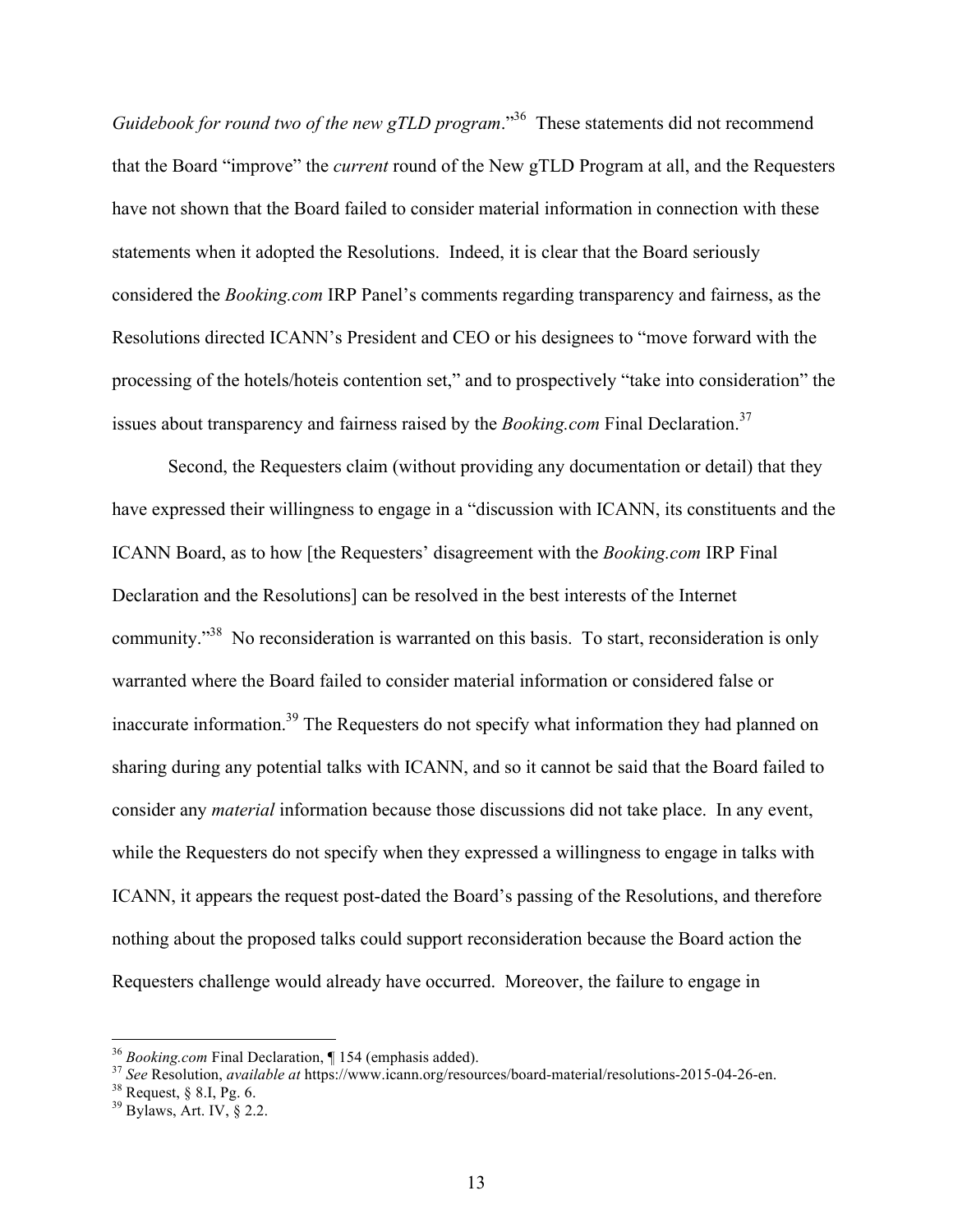unspecified informal talks with the Requesters does not relate to what information the Board considered in passing the Resolutions. Further, the Board is *not* obligated to engage in any discussions in the wake of an IRP; the Board is required only to "consider" the final declaration of the IRP panel,<sup>40</sup> which is exactly what occurred here when the Board approved the Resolutions. No reconsideration is warranted due to any alleged Board failure to engage in informal talks with the Requesters prior to or after approving the Resolutions, as no such talks are required. Therefore, whether or not such talks took place, or were requested, has no bearing on whether the Board considered all material information in adopting the Resolutions.

Third, no reconsideration is warranted due to any Board failure to consider Booking.com's expert report dated 10 March 2014 ("Expert Report") regarding the visual similarity of .hotel and .hoteis, which Booking.com submitted to the IRP Panel.<sup>41</sup> That the Requesters seek to fault the Board for a failure to consider the evidence Booking.com presented to the IRP Panel highlights the fact that this Request is, in fact, an attempt to appeal the merits of the IRP Panel's decision and another of several attempts to appeal the SSR Panel's determination. The *Booking.com* IRP Panel considered the Expert Report, and found it did not advance Booking.com's position in the IRP because it bore no relation to Board conduct. In fact, the *Booking.com* IRP Panel found that the Board properly did not intervene in the SSR Panel's conclusion that the .hotels and .hoteis strings were confusingly similar.<sup>42</sup> As such, the Expert Report was not material information with respect to the adoption of the Resolutions, and the Board had no obligation to review it.

<sup>40</sup> *Id*., § 3.21. <sup>41</sup> *See* Request, Annex 2; *Booking.com v. ICANN*, Annex 20, Pgs. 2-3, *available at* https://www.icann.org/en/system/files/files/booking-irp-request-annex-18mar14-en.pdf. <sup>42</sup> *Booking.com* Final Declaration ¶¶ 79, 142.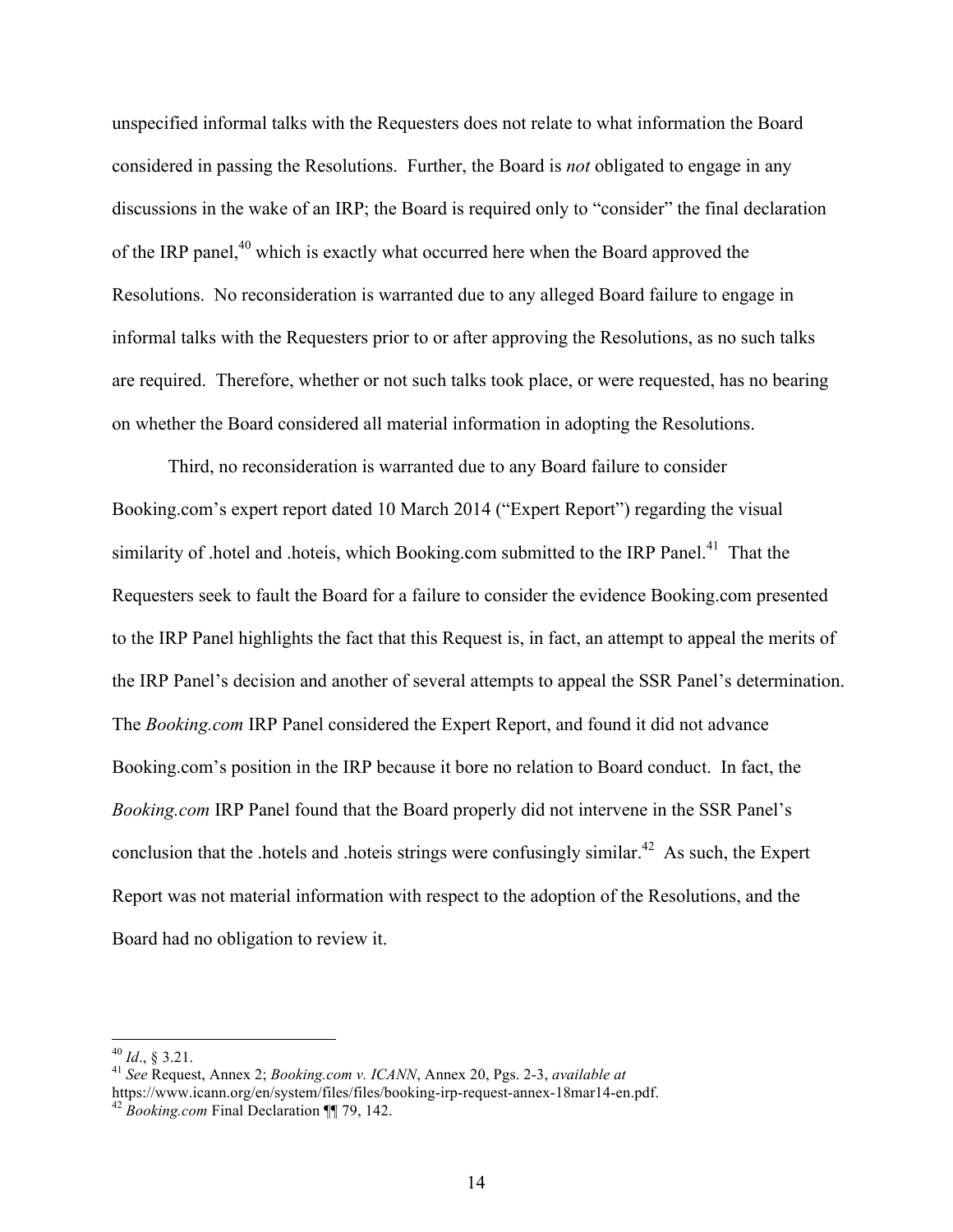Fourth, the Requesters argue that in approving the Resolutions the Board did not consider the fact that the Board has previously made changes to the current New gTLD Program. The Requesters claim that the Board's decision not to intervene in this SSR Panel's determination "creates disparate treatment" between the Board's treatment of the Requesters' Applications as compared with others. $43$  Specifically, the Requesters appear to argue that the Applications received unfair disparate treatment as compared to other applications because a 12 October 2014 NGPC resolution approved the implementation of a limited review mechanism for expert determinations regarding specifically identified sets of string confusion objections.<sup>44</sup> This argument does not support reconsideration.

The Requesters do not explain how the fact that the Board intervened in a matter not relevant here comprises a failure to consider material information in passing the Resolutions. The ICANN Board is under no obligation to intervene in this or any expert determination. As the *Booking.com* IRP Panel explained, "the fact that the ICANN Board enjoys [the] discretion [to individually consider an application for a New gTLD] and may choose to exercise it at any time does not mean that it is bound to exercise it, let alone at the time and in the manner demanded by [claimant]."<sup>45</sup> Moreover, the circumstances in which the Board did exercise its discretion<sup>46</sup> and intervened with respect to particular third party expert determinations are not the same as the circumstances presented here. There, the Board directed further review of *differing expert determinations* on string confusion objections (a procedure unrelated to the instant matter)

<sup>43</sup> Request, § 8.I, Pg. 6. 44 *See* NGPC Resolution 2014.10.12.NG02, *available at* https://www.icann.org/resources/board-

material/resolutions-new-gtld-2014-10-12-en#1.a; Request, § 8.III, Pgs. 8-9. The Requesters also note that the Board has approved certain changes to the new gTLD program such as providing applicants with the opportunity to submit specifications of public interest commitments, and permitted "special contractual provisions for .brand

TLDs[.]"<br><sup>45</sup> Booking.com Final Determination ¶ 138.

<sup>&</sup>lt;sup>46</sup> As it relates to this decision, the Board was acting through the New gTLD Program Committee (NGPC), to which the Board delegated its decision making authority as it relates to New gTLD Program related matters. The NGPC is made up of all Board members who are not generally conflicted with respect to new gTLDs.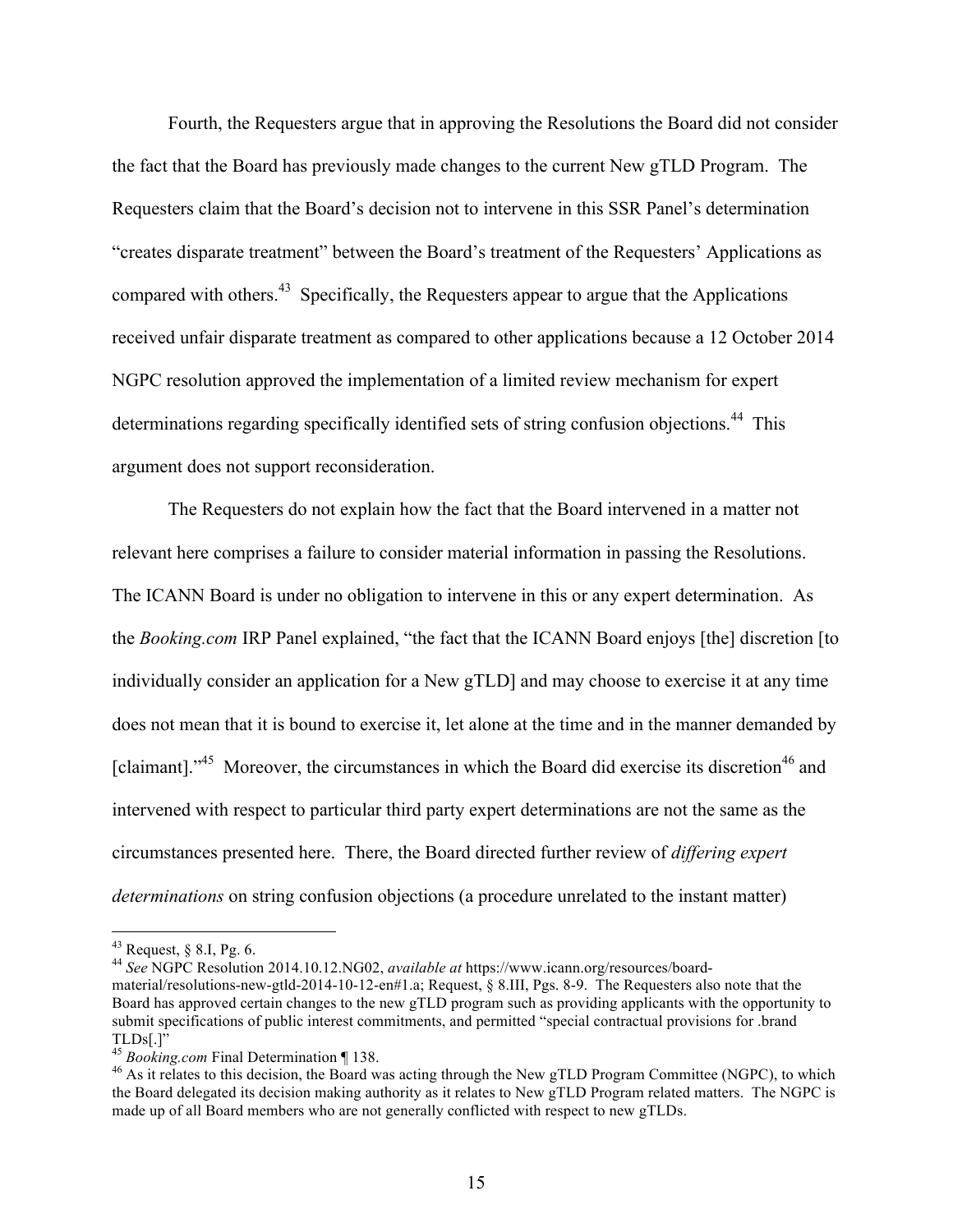regarding the *same strings*. 47 Here, there is a *single* SSR Panel determination at issue concerning .hotels and .hoteis, that the Requesters simply do not like.

In sum, the Requesters have not demonstrated that the Board failed to consider any material information when adopting the Resolutions.

# **D. The Board Did Not Rely On False or Inaccurate Information In Passing The Resolutions.**

The Requesters argue that because the *Booking.com* IRP Panel was "wrong" in finding that Booking.com's challenges to the SSR process as a whole were time-barred, the Board therefore relied upon false or inaccurate information in approving the Resolutions insofar as they accepted that finding.<sup>48</sup> The Requesters' claim is nothing more than an attempt to re-argue the question of whether its IRP claim was time-barred, and does not present any grounds for reconsideration.

## **1. A Reconsideration Request May Not Be Used As A Vehicle To Appeal The Results Of An IRP.**

In the course of its IRP, Booking.com had ample opportunity to—and did—argue that its objections to the SSR process were not time-barred. The Panel noted that it "asked during the hearing about [Booking.com]'s failure to timely object," and that Booking.com offered arguments that comprised "not a persuasive or meritorious answer."49 The Board's acceptance of the *Booking.com* IRP Panel's declaration that certain of Booking.com's claims were timebarred does not present an opportunity for the Requesters to challenge that IRP Panel's declaration. Simply put, ICANN's Bylaws provide no mechanism to appeal the outcome of an IRP. As such, the Requesters' argument that reconsideration is warranted because "the findings

 <sup>47</sup> *See* NGPC Resolution 2014.10.12.NG02, *available at* https://www.icann.org/resources/boardmaterial/resolutions-new-gtld-2014-10-12-en#1.a. <sup>48</sup> Request, § 8.II, Pgs. 6-8.<br><sup>49</sup> *Booking.com* Final Declaration, ¶ 130.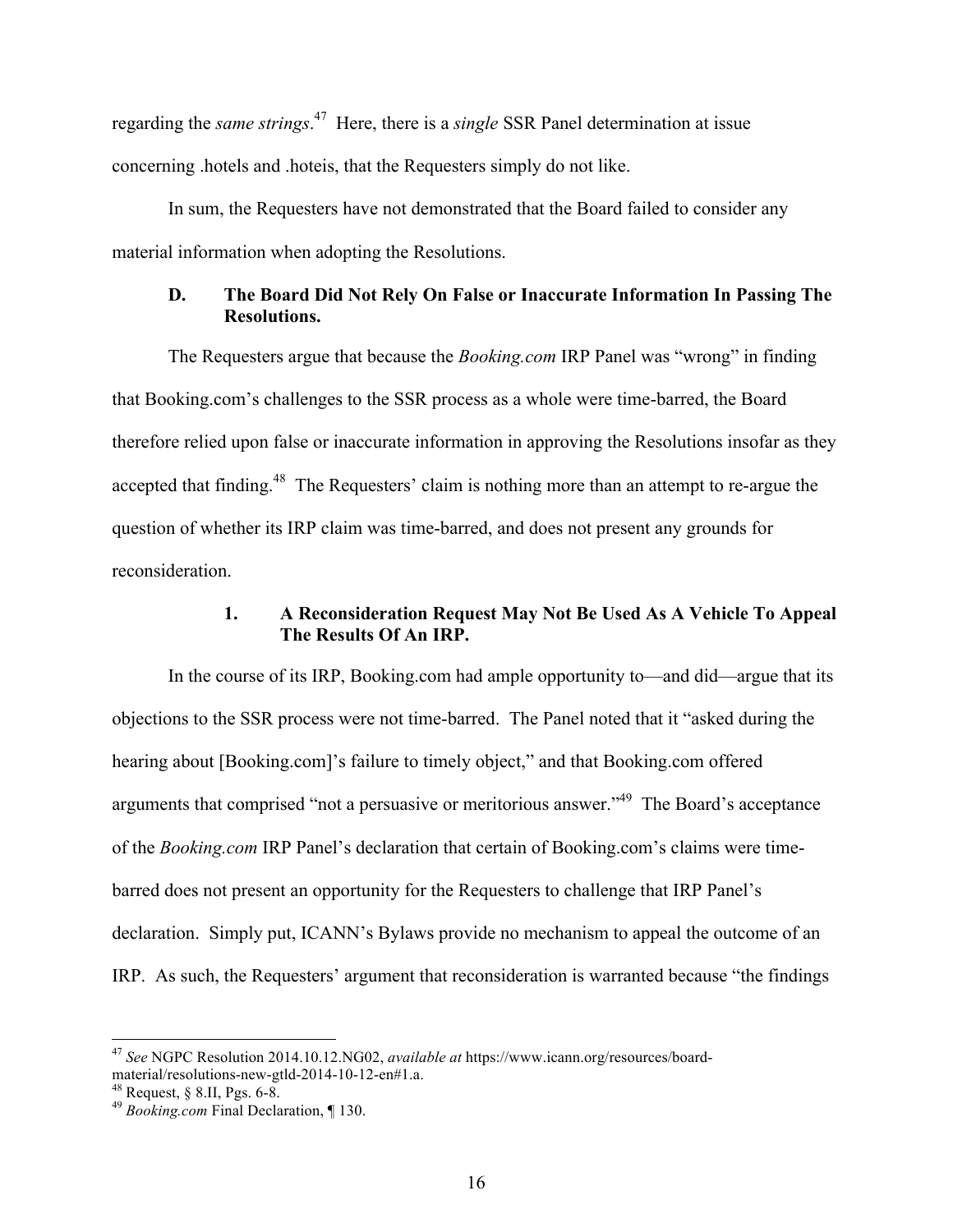of the IRP Panel, i.e., that Booking.com was time-barred, are flawed"50 fails at the outset. The Requesters superficially attempt to resolve the mismatch between this argument and the reconsideration process by couching it as a concern that the Board relied on "inaccurate material information" by accepting the *Booking.com* Final Declaration.<sup>51</sup> However, those semantics cannot conceal the fact that the Requesters merely seek to challenge the substantive findings of the *Booking.com* Final Declaration, which is not a proper basis for a reconsideration request. Nor can the Requesters conceal the fact that they have not identified any false or inaccurate information upon which the Board purportedly relied related to the time-barred argument.<sup>52</sup>

## **2. The Requesters' New Arguments As To Why Their IRP Claims Were Not Untimely Do Not Support Reconsideration**.

The Requesters now raise four new arguments as to why their challenge to the SSR process was timely, in an attempt to show that the *Booking.com* IRP Panel's finding in this regard is false or inaccurate. Booking.com had ample opportunity to argue the timeliness of its challenges to the Guidebook procedures during the course of the IRP, and cannot now seek to appeal the IRP Panel's rejection of those arguments here. Not one of these "new" arguments supports reconsideration.

First, the Requesters argue that "neither the string similarity review process nor the string confusion objection procedures had been established and implemented in their entirety at the

<sup>&</sup>lt;sup>50</sup> Request, § 8.II, Pg. 7.<br><sup>51</sup> *Id.*, § 8.II, Pg. 6.<br><sup>52</sup> Moreover, the *Booking.com* IRP Panel properly evaluated whether Booking.com's challenges to the SSR process were time-barred. The IRP Panel recognized that the current version of the Guidebook was published on 4 June 2012 following an extensive review process, including public comment on multiple drafts. *Booking.com* Final Declaration, ¶¶ 12-17. The IRP Panel further noted that, despite having ample opportunity to do so, Booking.com did not object to these aspects of the Guidebook when it was implemented. *Id*. ¶ 129. Accordingly, while the Requesters may not like it, there can be no error assigned to the *Booking.com* IRP Panel's finding that "the time has long since passed for Booking.com or any other interested party to ask an IRP panel to review the actions of the ICANN Board in relation to the establishment of the string similarity review process . . . Any such claims, even if they had any merit, are long since time-barred by the 30-day [IRP] limitation period set out in Article IV, Section 3(3) of the Bylaws." *Booking.com.com* Final Declaration, ¶ 129.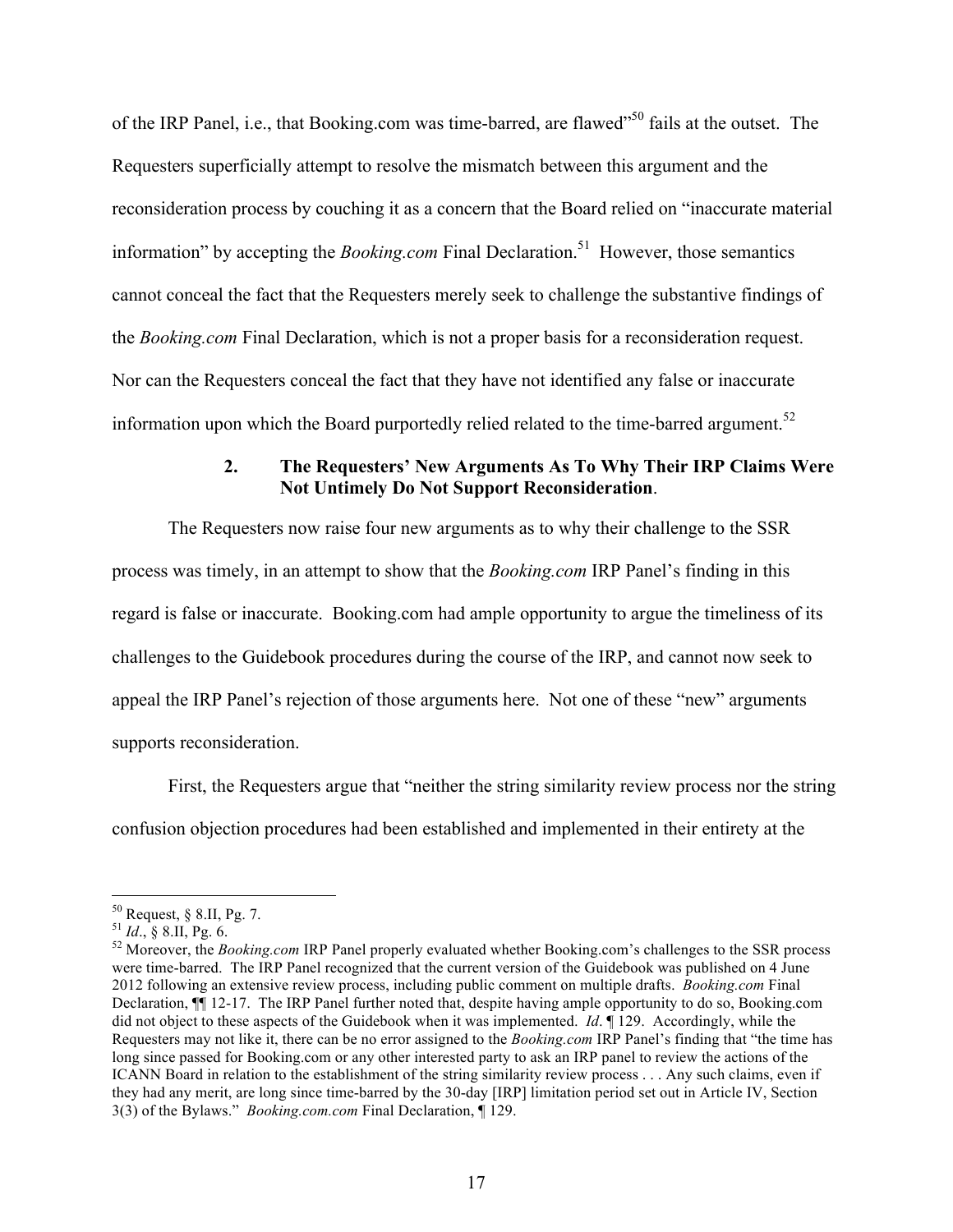time the Guidebook was adopted.<sup>53</sup> As an initial matter, the string *confusion* objection process is not at issue in this Request 15-7, so it need not be addressed. As to the SSR process, the Requesters do not identify any specific SSR procedures that were allegedly adopted after the release of the Guidebook in June 2012 that would render the IRP Panel's finding false or inaccurate. As such reconsideration of the Board's adoption of that finding is not warranted.

Second, the Requesters argue that in order to timely object to the string similarity review process they would have had to "reveal that they were contemplating making an application for a new gTLD,"<sup>54</sup> and that such revelation might have "encouraged opportunistic applications seeking to extract monetary value from an application through a private auction.<sup>555</sup> However, the Requesters fail to explain how this hypothetical concern would render as false or inaccurate the *Booking.com* IRP Panel's finding that challenges to the SSR process were untimely. As such, reconsideration of the Board's adoption of this *Booking.com* IRP Panel's finding is not warranted.

Third, the Requesters argue that the *Booking.com* IRP Panel "did not draw a distinction between the adoption of the general principles and their subsequent implementation[,]" insofar as it "limited its review to ICANN's compliance to the letter of the Guidebook" as opposed to the "implementation of the Guidebook."<sup>56</sup> Again, the Requesters fail to demonstrate how, even if true, the above claim would render the *Booking.com* IRP Panel's finding false or inaccurate, such that the Board should reconsider its adoption of that finding. To the contrary, the *Booking.com* IRP Panel in fact did carefully untangle those two concepts: it distinguished between "the ICANN Board's actions in relation to the string similarity review process generally" and "the

<sup>53</sup> Request, § 8, Pg. 7. <sup>54</sup> *Id*. <sup>55</sup> *Id*. <sup>56</sup> *Id*.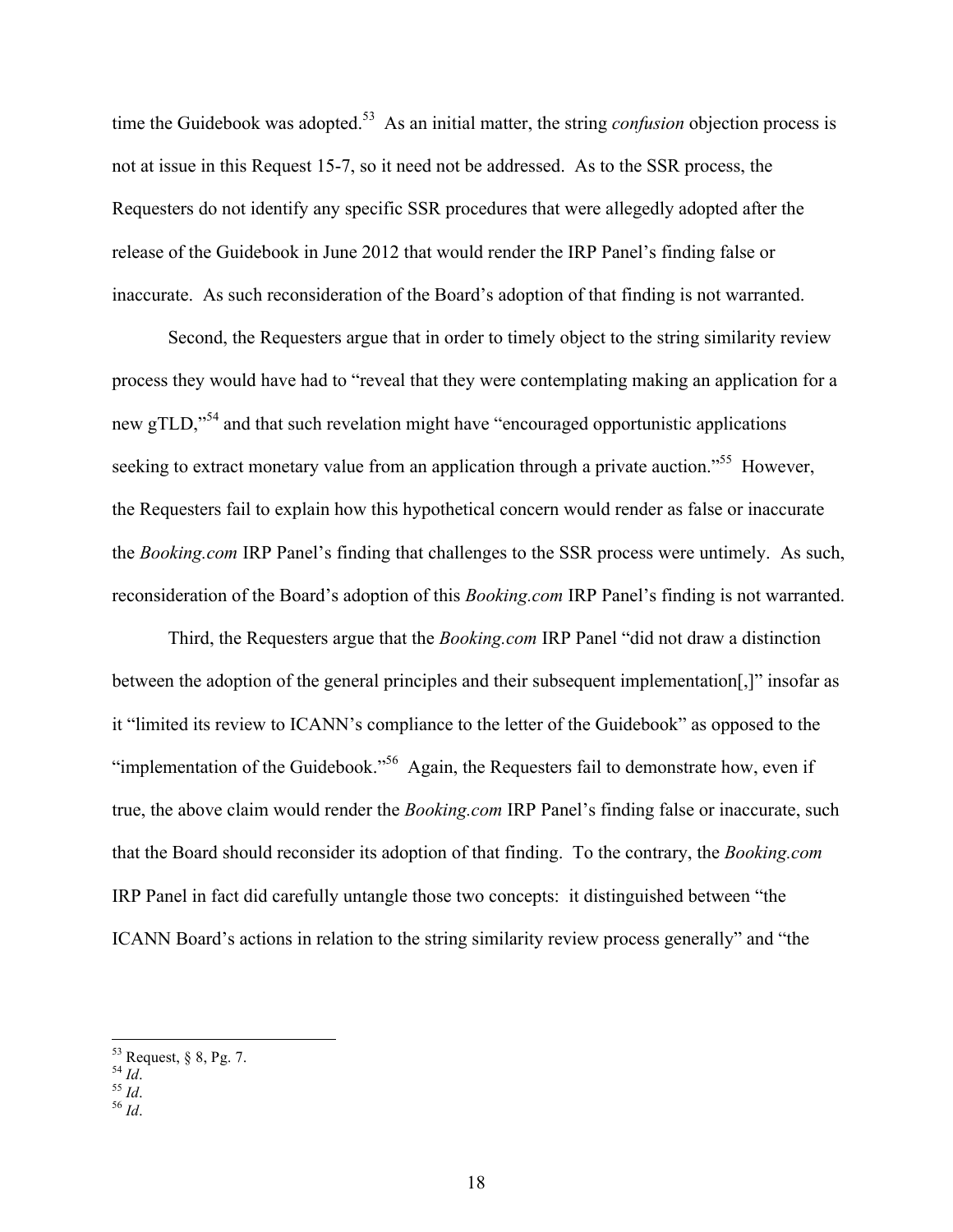Board's conduct in relation to the review of .hotels specifically."<sup>57</sup> Just because the Requesters do not like the distinction the IRP Panel drew, does not make it false or inaccurate information relied upon by the Board.

Fourth, the Requesters complain that other IRP panels have reached different conclusions as to when claims arising out of Guidebook procedures are time-barred.<sup>58</sup> Specifically, the Requesters cite an interim declaration issued by the IRP panel in *Gulf Cooperation Council v. ICANN*, where that panel determined that actions taken "pursuant to the Guidebook" were "capable of review."59 However, the fact that IRP panels may have reached different conclusions on similar issues under different circumstances does not mean the Board considered false or inaccurate information in passing the Resolutions.

In sum, as the *Booking.com* Final Declaration confirms, the time for the Requesters to have objected to the SSR procedures in general has long since passed, and neither the Board's adoption of the *Booking.com* Final Declaration nor the Requesters' new arguments on the timebarred issue present any grounds for reconsideration of the Board's approval of the Resolutions.

#### **E. No Reconsideration Is Warranted On The Basis Of Any Purported Violation Of The Bylaws, Articles Of Incorporation Or Affirmation Of Commitments.**

Finally, the Requesters argue that the Board's approval of the Resolutions warrants reconsideration because it violated unspecified provisions of ICANN's Bylaws, Articles of Incorporation, and Affirmation of Commitments insofar as the Resolutions indicate that the Board will consider the concerns raised regarding the transparency and fairness of the string similarity review process only in future rounds of new gTLD applications.<sup>60</sup> The Requesters

<sup>&</sup>lt;sup>57</sup> *Booking.com* Final Declaration, ¶ 131.<br><sup>58</sup> Request, § 8, Pg. 8.<br><sup>59</sup> *See Gulf Cooperation Council v. ICANN*, , ICDR Case No. 01-14-0002-1065, Interim Declaration on Emergency Request ¶ 79, *available at* https://www.icann.org/en/system/files/files/interim-declaration-emergency-protection-

 $^{60}$  Request, § 8.III, Pgs. 8-9.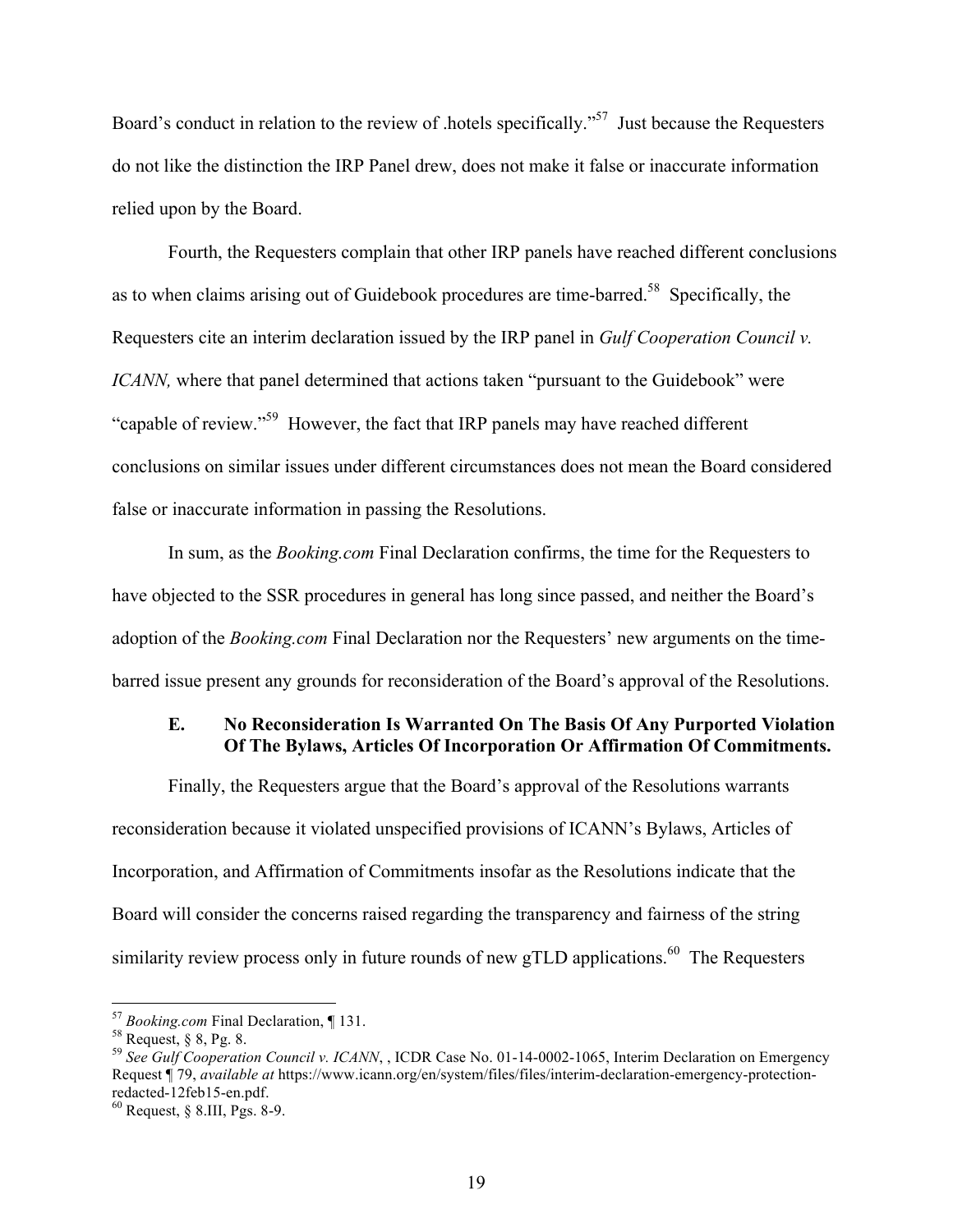appear to confuse reconsideration with the standard of review for an IRP, which evaluates Board action to assess whether any violation of ICANN's Articles or Bylaws has taken place.<sup>61</sup> Reconsideration of Board action or inaction is appropriate only if the Board failed to consider material information or acted upon false or misleading information. An alleged violation of the Articles, Bylaws, or Affirmation of Commitments is not a basis for reconsideration under ICANN's Bylaws.<sup>62</sup> Furthermore, the Requesters do not reference any particular provision of the Articles, Bylaws, or Affirmation of Commitments that were allegedly violated, because none were, so it is nearly impossible for ICANN to respond substantively to charges that the approval of the Resolutions violated any provisions of these documents.

In any event, as discussed above, the *Booking.com* Final Declaration did *not* instruct the Board to make any changes to the current application round. Rather, it specifically noted that changes were only even potentially warranted as to "round two."<sup>63</sup>

In sum, Requesters' unsubstantiated and inaccurate claim that some unspecified provisions of ICANN's Articles of Incorporation, Bylaws, and Affirmation of Commitments have been violated does not present grounds for reconsideration.

## **F. The Requesters Have Not Demonstrated That They Have Been Materially Affected By The Approval Of The Resolutions.**

Absent evidence that the Requesters have been materially and adversely affected by the adoption of the Resolutions, reconsideration is not appropriate.<sup>64</sup> Here, the Requesters argue they were materially affected by the approval of the Resolutions because "it appears that ICANN is unlikely to approve both [of the Applications]" and so "one of the Requesters . . . would not have access to its desired gTLD . . . or both Requesters would be obliged to share the same

<sup>&</sup>lt;sup>61</sup> *Compare* Bylaws, Art. IV, § 2.2 *with id.* § 2.3.<br><sup>62</sup> Bylaws, Art. IV, § 2.2.<br><sup>63</sup> *Booking.com* Final Declaration ¶ 154.<br><sup>64</sup> Bylaws. Art. IV, §§ 2.1-2.2.